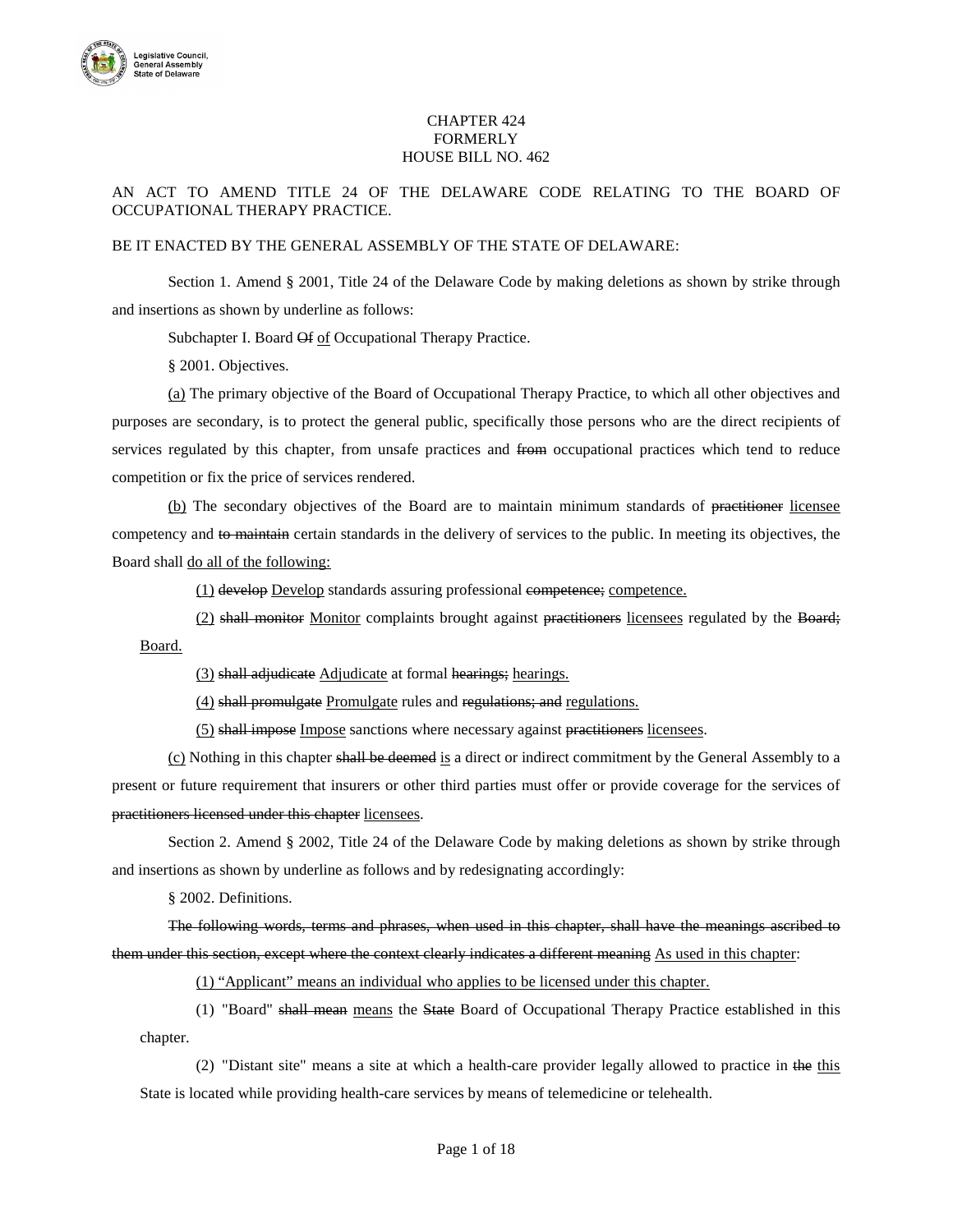(3) "Division" means the Division of Professional Regulation.

(3) "Excessive use or abuse of drugs or alcohol" or "excessively uses or abuses drugs or alcohol" shall mean means any use of narcotics, controlled substances substances, or illegal drugs without a prescription from a licensed physician, or the abuse of alcoholic beverage such that it impairs a person's ability to perform the work of an occupational therapist or occupational therapy assistant.

(4) "Licensee" means an individual licensed under this chapter to practice occupational therapy services.

(4) "Occupational therapist" shall mean means a person who is licensed to practice occupational therapy pursuant to under this chapter and who offers such services to the public under any title incorporating the words "occupational therapy," "occupational therapist" therapist," or any similar title or description of occupational therapy services.

(5) "Occupational therapy assistant" shall mean means a person licensed to assist in the practice of occupational therapy, therapy under the supervision of an occupational therapist.

(6)a. "Occupational therapy services" shall mean, but are not limited to includes any of the following:

 $a$ . 1. The assessment, treatment treatment, and education of or consultation with the an individual, family family, or other persons; or persons.

b. 2. Interventions directed toward developing, improving improving, or restoring daily living skills, work readiness or work performance, play skills skills, or leisure eapacities, capacities, or enhancing educational performance skills; or skills.

 $e$ . 3. Providing for the development, improvement improvement, or restoration of sensorimotor, oralmotor, perceptual or neuromuscular functioning, or emotional, motivational, cognitive cognitive, or psychosocial components of performance.

b. These services "Occupational therapy services" or "practice of occupational therapy" may require assessment of the need for use of interventions such as the design, development, adaptation, application application, or training in the use of assistive technology devices; the design, fabrication fabrication, or application of rehabilitative technology such as selected orthotic devices; training in the use of assistive technology, orthotic or prosthetic devices; the application of thermal agent modalities, including, but not limited to, including paraffin, hot and cold packs packs, and fluido therapy, as an adjunct to, or in preparation for, purposeful activity; the use of ergonomic principles; the adaptation of environments and processes to enhance functional performance; or the promotion of health and wellness.

c. "Occupational therapy services" or "practice of occupational therapy" Services may be provided through the use of telemedicine in a manner deemed appropriate by regulation. Services also regulation and may include participation in telehealth as further defined in regulation.

(7) "Originating site" means a site in Delaware at which a patient is located at the time health-care services are provided to him or her the patient by means of telemedicine or telehealth, unless the term is otherwise defined with respect to the provision in which it is used; provided, however, notwithstanding any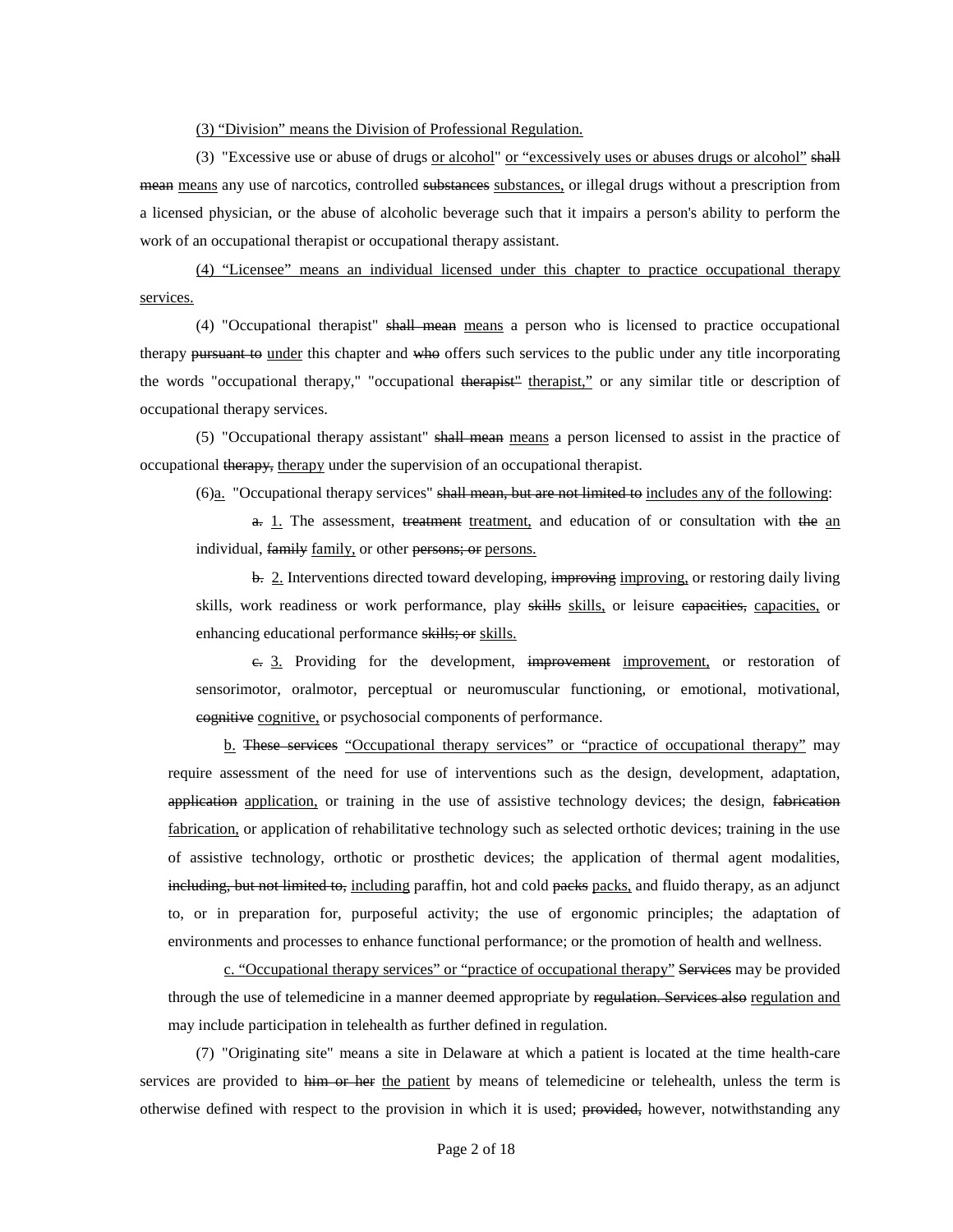other provision of law, insurers and providers may agree to alternative siting arrangements deemed appropriate by the parties.

(8) "Person" shall mean means a corporation, company, association association, and or partnership, as well as or an individual.

(9) "Practice of occupational therapy" shall mean means the use of goal-directed activities with individuals who are limited by physical limitations due to injury or illness, psychiatric and emotional disorders, developmental or learning disabilities, poverty and cultural differences differences, or the aging process, in order to maximize independence, prevent disability disability, and maintain health.

(10) "Store and forward transfer" means the transmission of a patient's medical information either to or from an originating site or to or from the provider at the distant site, but does not require the patient being present nor must it or that the transmission be in real time.

 $(11)$  "Substantially related" means the nature of the criminal conduct, conduct for which the a person was convicted, convicted has a direct bearing on the fitness or ability to perform 1 or more of the duties or responsibilities necessarily related to the practice of occupational therapy.

(12) "Supervision" shall mean means the interactive process between the a licensed occupational therapist and the an occupational therapy assistant. It shall be assistant, and requires more than a paper review or cosignature. The "Supervision" means that the supervising occupational therapist is responsible for insuring the extent, kind kind, and quality of the services rendered by the occupational therapy assistant that the occupational therapy assistant renders.

(13) "Telehealth" means the use of information and communications technologies consisting of telephones, remote patient monitoring devices devices, or other electronic means which support clinical health care, provider consultation, patient and professional health-related education, public health, health administration, and other services as described in regulation.

(14) "Telemedicine" means a form of telehealth which is the delivery of clinical health-care services by means of real time 2-way audio, visual, or other telecommunications or electronic communications, including the application of secure video conferencing or store and forward transfer technology to provide or support health-care delivery, which facilitate the assessment, diagnosis, consultation, treatment, education, care management management, and self-management of a patient's health care by a licensee practicing within his or her the licensee's scope of practice as would be practiced in-person with a patient and with other restrictions as defined in regulation.

Section 3. Amend § 2003, Title 24 of the Delaware Code by making deletions as shown by strike through and insertions as shown by underline as follows and by redesignating accordingly:

§ 2003. Board of Occupational Therapy Practice; appointments; qualifications; term; vacancies; suspension or removal; unexcused absences; compensation.

(a) There is created a State The Board of Occupational Therapy Practice which shall administer administers and enforce enforces this chapter.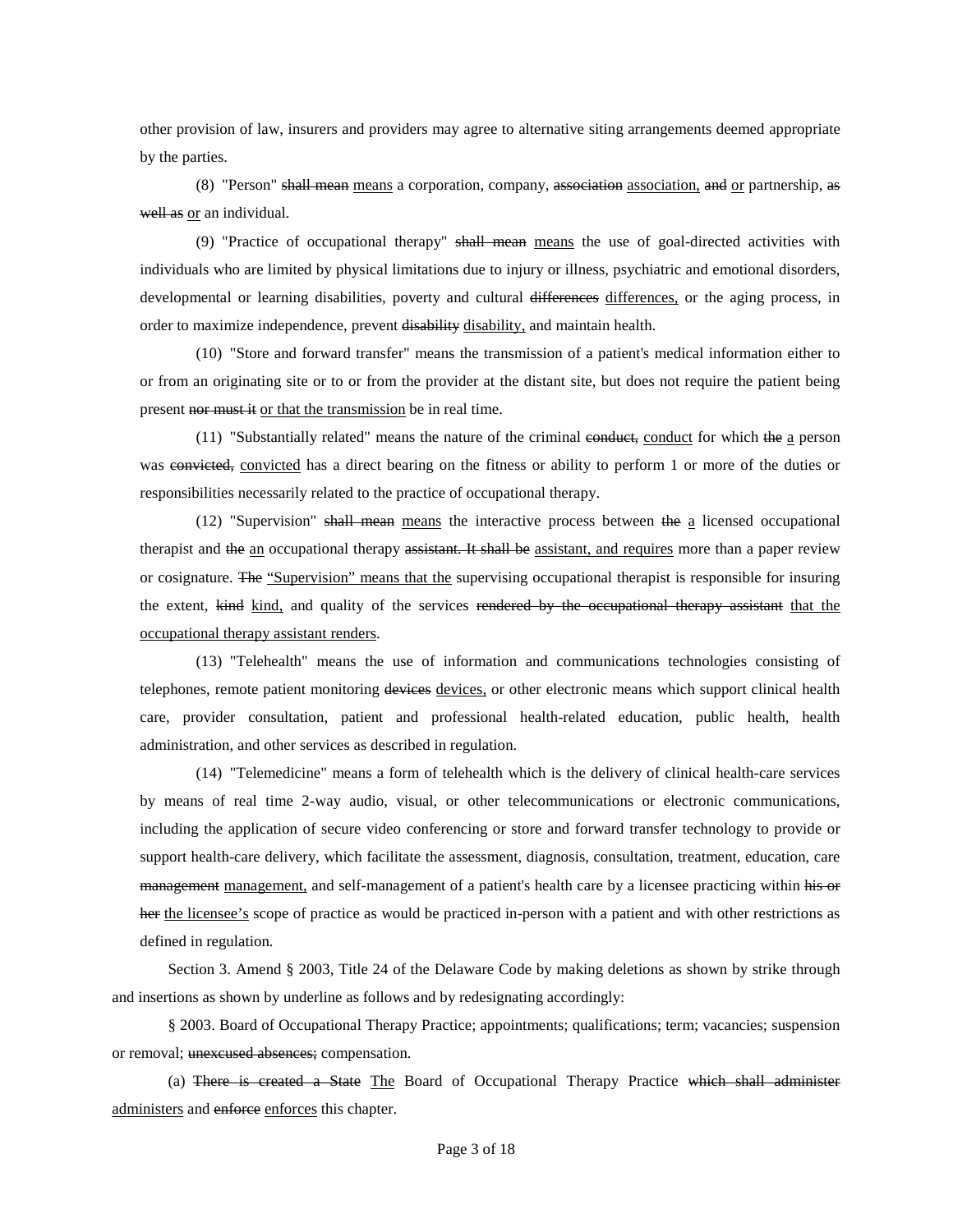(b) The Board shall consist consists of 5 members appointed by the Governor, who are residents of this State and appointed by the Governor as follows:

(1) Three professional members, 2 of whom shall be occupational therapists licensed under this chapter, Two occupational therapists.

(2) 1 may be a licensed occupational therapy assistant, and One occupational therapy assistant.

 $(3)$  2 public members. The public members shall Two public members, who must meet all of the following qualifications:

a. not Not be, nor ever have been, an occupational therapists therapist or occupational therapy assistants, assistant.

b. nor members Not be, nor ever have been, a member of the immediate family of an occupational therapist or occupational therapy assistant; assistant.

c. shall not have been Not be, nor ever have been employed by an occupational therapist or occupational therapy assistant; assistant.

d. shall not Not have a material interest in the providing of goods and services to an occupational therapists therapist or occupational therapy assistants; assistant.

e. nor Not have been engaged in an activity directly related to occupational therapy.

The public members shall be accessible to inquiries, comments and suggestions from the general public.

(c) Except as provided in subsection (d) of this section, each member shall serve a term of 3 years, and may succeed himself or herself for 1 additional term; provided however, that where a member was initially appointed to fill a vacancy, such member may succeed himself or herself for only 1 additional full term. Any person appointed to fill a vacancy on the Board shall hold office for the remainder of the unexpired term of the former member. Each term of office shall expire on the date specified in the appointment; however, the Board member shall remain eligible to participate in Board proceedings unless and until replaced by the Governor. Persons who are members of the Board on June 17, 1998, shall complete their terms. Each member is appointed for a term of 3 years. A member may succeed the member's term for 1 additional term, and may not be appointed again until a period of 3 years has expired.

(d) A person who has never served on the Board may be appointed to the Board for 2 consecutive terms; but no such person shall thereafter be eligible for 2 consecutive appointments. No person, who has been twice appointed to the Board or who has served on the Board for 6 years within any 9-year period, shall again be appointed to the Board until an interim period of at least 1 year has expired since such person last served.

(e) Any act or vote by a person member appointed in violation of this section shall be is invalid. An amendment or revision of this chapter is not sufficient cause for any appointment or attempted appointment in violation of subsection (d) of this section, unless such an the amendment or revision amends this section to permit such an the appointment.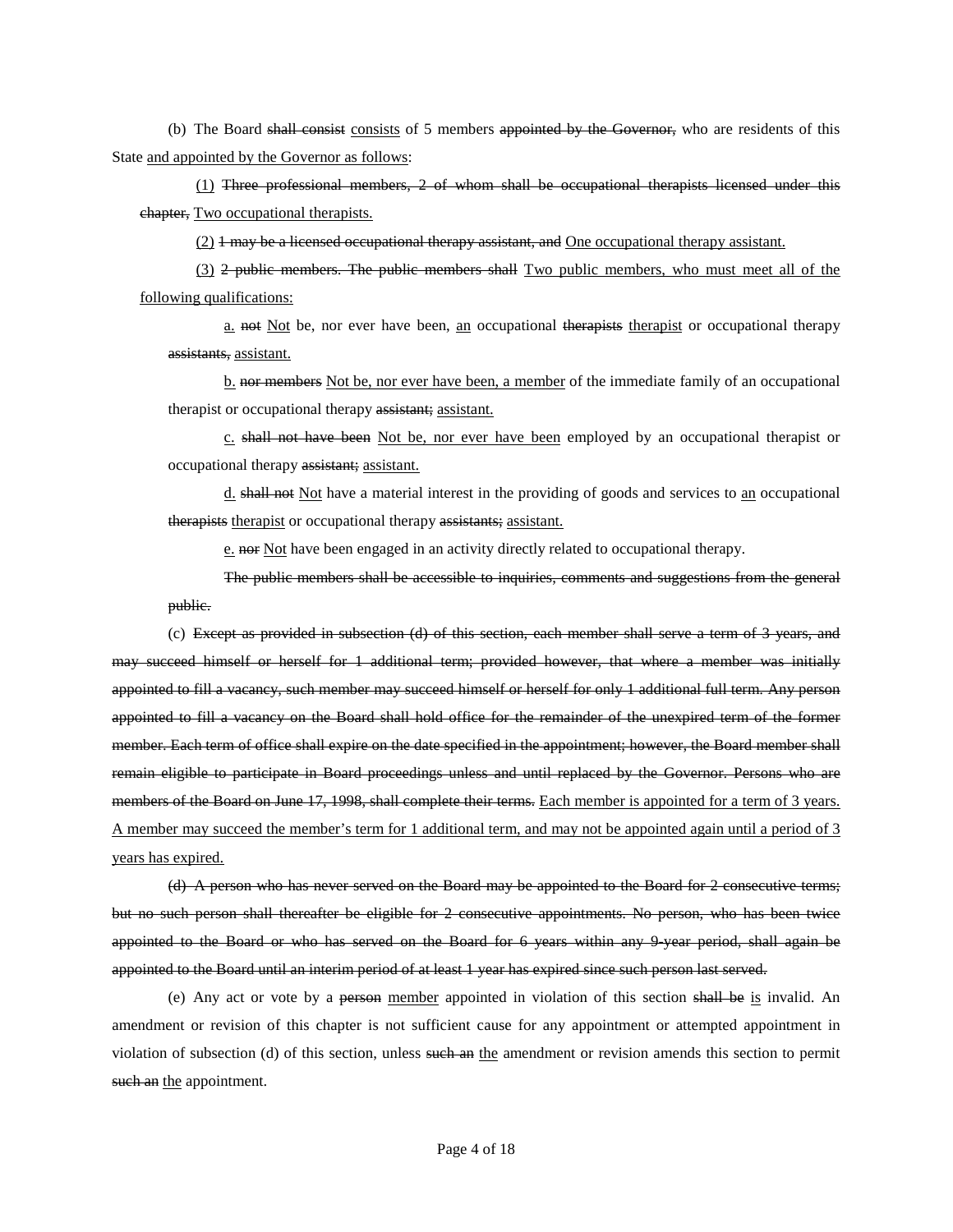$(f)(1)$  A member of the Board shall be suspended or removed by the Governor for misfeasance, nonfeasance or malfeasance. The Governor may remove a member for gross inefficiency, neglect of duty, malfeasance, misfeasance, or nonfeasance in office. If a member is absent from 3 consecutive meetings or attends less than 50% of meetings in a 12 month period, the member is in neglect of duty and may be assumed to have resigned, and the Governor may accept the member's resignation.

(2) A member subject to disciplinary hearing shall be is disqualified from Board business until the charge is adjudicated or the matter is otherwise concluded. A Board member may appeal any suspension or removal to the Superior Court.

 $(g)$  No A member of the Board, while serving on the Board, shall may not hold elective office in any professional association of occupational therapists or occupational therapy assistants; this includes a prohibition against assistants, including serving as head of the professional association's Political Action Committee (PAC).

(h) The law regulating the conduct of officers and employees of the State under Chapter 58 of Title 29 shall apply applies to all members of the Board.

(i) Any member who is absent without adequate reason for 3 consecutive meetings, or fails to attend at least 1/2 of all regular business meetings during any calendar year, shall be guilty of neglect of duty.

(j) Each member of the Board shall must be reimbursed for all expenses involved in each meeting, including travel, and in addition shall must receive compensation per meeting attended in an amount determined by the Division in accordance with Del. Const. art. III, § 9.

Section 4. Amend § 2004, Title 24 of the Delaware Code by making deletions as shown by strike through and insertions as shown by underline as follows:

§ 2004. Organization; meetings; officers; quorum.

(a) The Board shall hold regularly scheduled business meetings at least once in each quarter of a calendar year, and at such times as the chair deems necessary; or necessary and at the request of a majority of the Board members.

(b) The Board shall elect annually from its members a chair, vice-chair vice-chair, and secretary. Each officer shall serve for 1 year, and shall may not succeed himself or herself the officer's term for more than 2 consecutive terms. In the event of a vacancy in 1 of the offices, the Board shall elect a replacement shall be elected at the next Board meeting.

(c) A majority of the members shall constitute constitutes a quorum for the purpose of transacting business. No The Board may not take disciplinary action shall be taken without the affirmative vote of at least 3 members of the Board.

(d) Minutes of all meetings shall must be recorded, and copies shall be maintained by the Division of Professional Regulation shall maintain copies of meeting minutes. At any hearing where evidence is presented, a record must be made from which a verbatim transcript can be prepared shall be made. The person requesting the transcript must pay for the expense of preparing any the transcript shall be incurred by the person requesting it.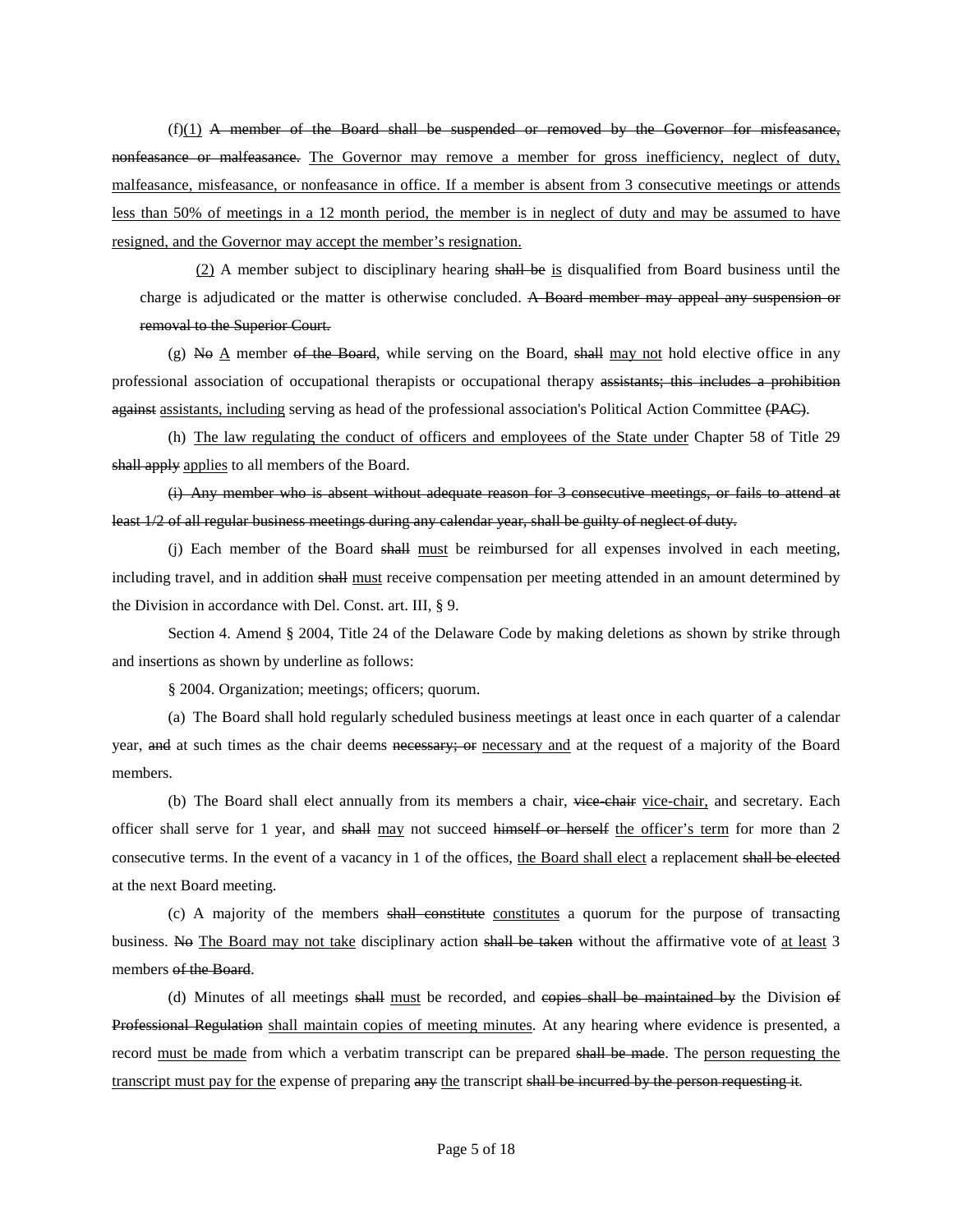Section 5. Amend § 2005, Title 24 of the Delaware Code by making deletions as shown by strike through and insertions as shown by underline as follows:

§ 2005. Records.

The Division of Professional Regulation shall keep a register of all approved applications for license as an occupational therapist and occupational therapy assistant, and complete records relating to meetings of the Board, examinations, rosters, changes changes, and additions to the Board's rules and regulations, complaints, hearings hearings, and such any other matters as that the Board shall determine determines. Such The records shall be are prima facie evidence of the Board's proceedings of the Board.

Section 6. Amend § 2006, Title 24 of the Delaware Code by making deletions as shown by strike through and insertions as shown by underline and by redesignating accordingly as follows:

§ 2006. Powers and duties.

(a) The Board of Occupational Therapy Practice shall have authority to may do all of the following:

(1) Formulate rules and regulations, with appropriate notice to those affected; all rules affected. Rules and regulations shall must be promulgated in accordance with the procedures specified in the Administrative Procedures Act [Chapter 101 of Title 29] of this State. Each rule or regulation shall must implement or clarify a specific section of this chapter; chapter.

(2) Designate the application form to be used by all applicants, applicants and to process all applications; applications.

(3) Designate the written, standardized examination as approved by the National Board for Certification in Occupational Therapy, Inc., or its successor, to be taken by all persons applying for licensure; applicants that an applicant must pass to qualify for licensure. An applicant who qualify qualifies for licensure by reciprocity shall must have achieved a passing score on the national examination; examination.

(4) The Board shall adopt the administration, grading procedures and passing score of the National Board for Certification in Occupational Therapy, Inc., or a comparable alternative national or regional examination, if a national examination is not available;

(5) Establish minimum education, training training, and experience requirements for licensure as occupational therapists and occupational therapy assistants; licensure.

(6) Evaluate the an applicant's credentials of all persons applying for a license to practice occupational therapy and to practice as occupational therapy assistants in Delaware, in order to determine whether such persons meet the applicant meets the qualifications for licensing set forth in under this chapter.

(7) Grant licenses to, and renew licenses of, all persons who meet an applicant or licensee who meets the qualifications for licensure and/or or renewal of licenses; licenses.

(8) Establish by rule and regulation continuing education standards required for license renewal; renewal.

(9) Evaluate certified records to determine whether an applicant for licensure, who has been previously licensed, certified certified, or registered in another jurisdiction to practice occupational therapy or to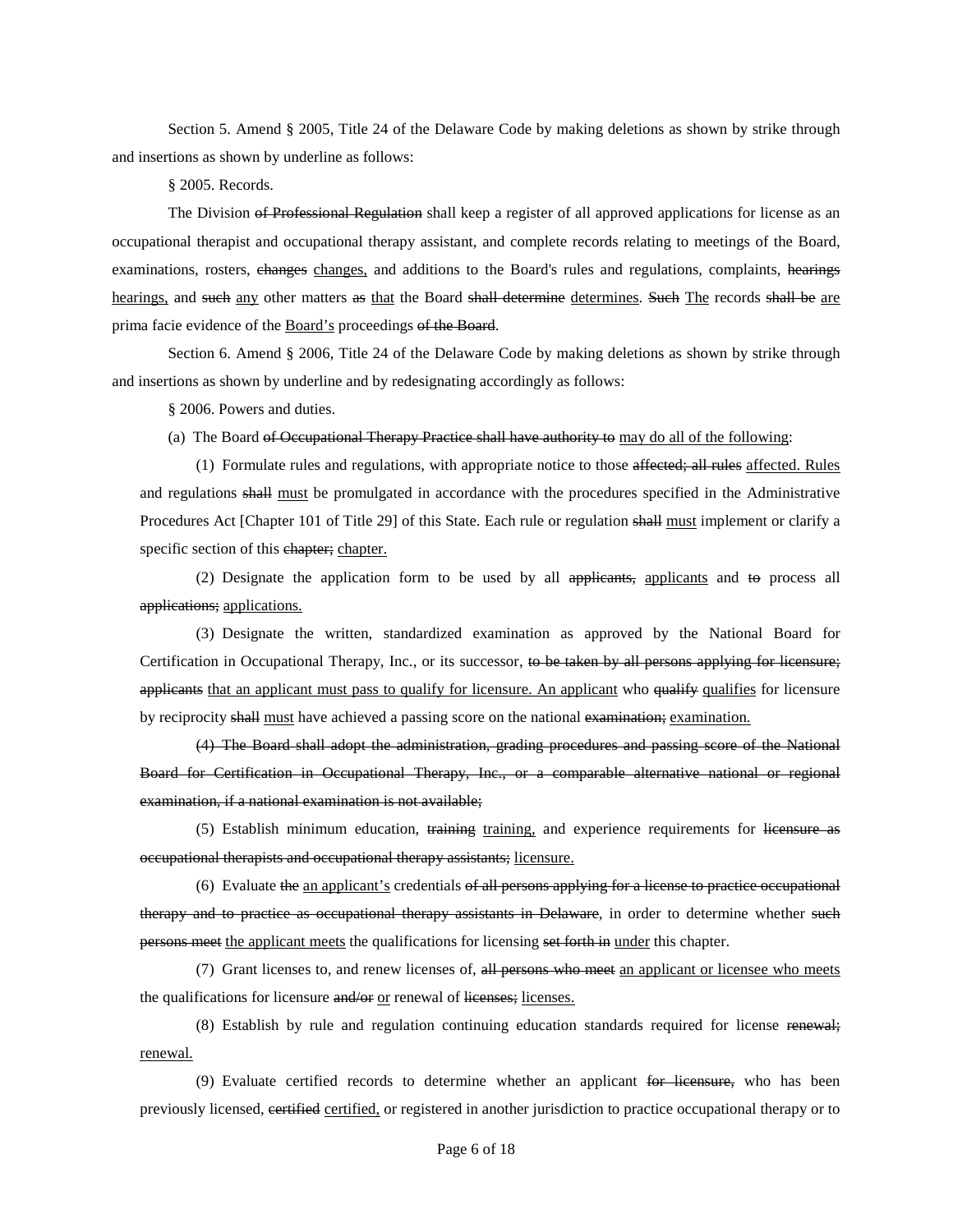act as an occupational therapy assistant, assistant has engaged in any act or offense that would be grounds for disciplinary action under this chapter chapter, and whether there are any disciplinary proceedings or unresolved complaints are pending against such applicants for such acts or offenses; the applicant for the act or offense.

(10) Refer all complaints from licensees and the public concerning licensed occupational therapists and occupational therapy assistants, or concerning practices of the Board or of the profession, licensees, the Board's practices, or the profession to the Division of Professional Regulation for investigation pursuant to under § 8735 of Title  $\frac{29}{22}$ , and assign a member of the Board member to assist the Division in an advisory capacity with the investigation of the technical aspects of the complaint; complaint. A Board member who is assigned to assist the Division under this paragraph may not participate in deliberations on the complaint.

(11) Conduct hearings and issue orders in accordance with procedures established pursuant to under this chapter and chapter, Chapter 101 of Title 29, and § 8735 of Title 29. Where such provisions conflict with this chapter, this chapter shall govern. The Board shall determine whether or not an occupational therapist or occupational therapy assistant shall be a licensee is subject to a disciplinary hearing, hearing and, if so, shall conduct such the hearing in accordance with this chapter and the Administrative Procedures Act [Chapter 101] of Title 29]; 29].

(12) Where it has been determined after a disciplinary hearing, If the Board determines after a disciplinary hearing that penalties or sanctions should be imposed, to designate and impose the appropriate sanction or penalty after time for appeal has lapsed.

(b) The Board of Occupational Therapy shall promulgate regulations specifically identifying those crimes which are substantially related to the practice of occupational therapy.

(4) The Board shall adopt the administration, grading procedures, and passing score of the National Board for Certification in Occupational Therapy, Inc., or its successor, or a comparable alternative national or regional examination, if a national examination is not available.

Section 7. Amend § 2007, Title 24 of the Delaware Code by making deletions as shown by strike through and insertions as shown by underline as follows:

Subchapter II. License.

§ 2007. License required.

(a) No  $\underline{A}$  person shall may not engage in the practice of occupational therapy or hold himself or herself the person out to the public in this State as being qualified to practice as an occupational therapist or occupational therapy assistant; assistant, or use in connection with the person's name, or otherwise assume or use, any title or description conveying or tending to convey the impression that such the person is qualified to practice occupational therapy, unless such the person has been duly licensed under this chapter.

(b) Whenever If a license to practice as an occupational therapist or occupational therapy assistant in this state State has expired or been suspended or revoked, it shall be is unlawful for the person holding the expired, suspended, or revoked license to practice occupational therapy in this State.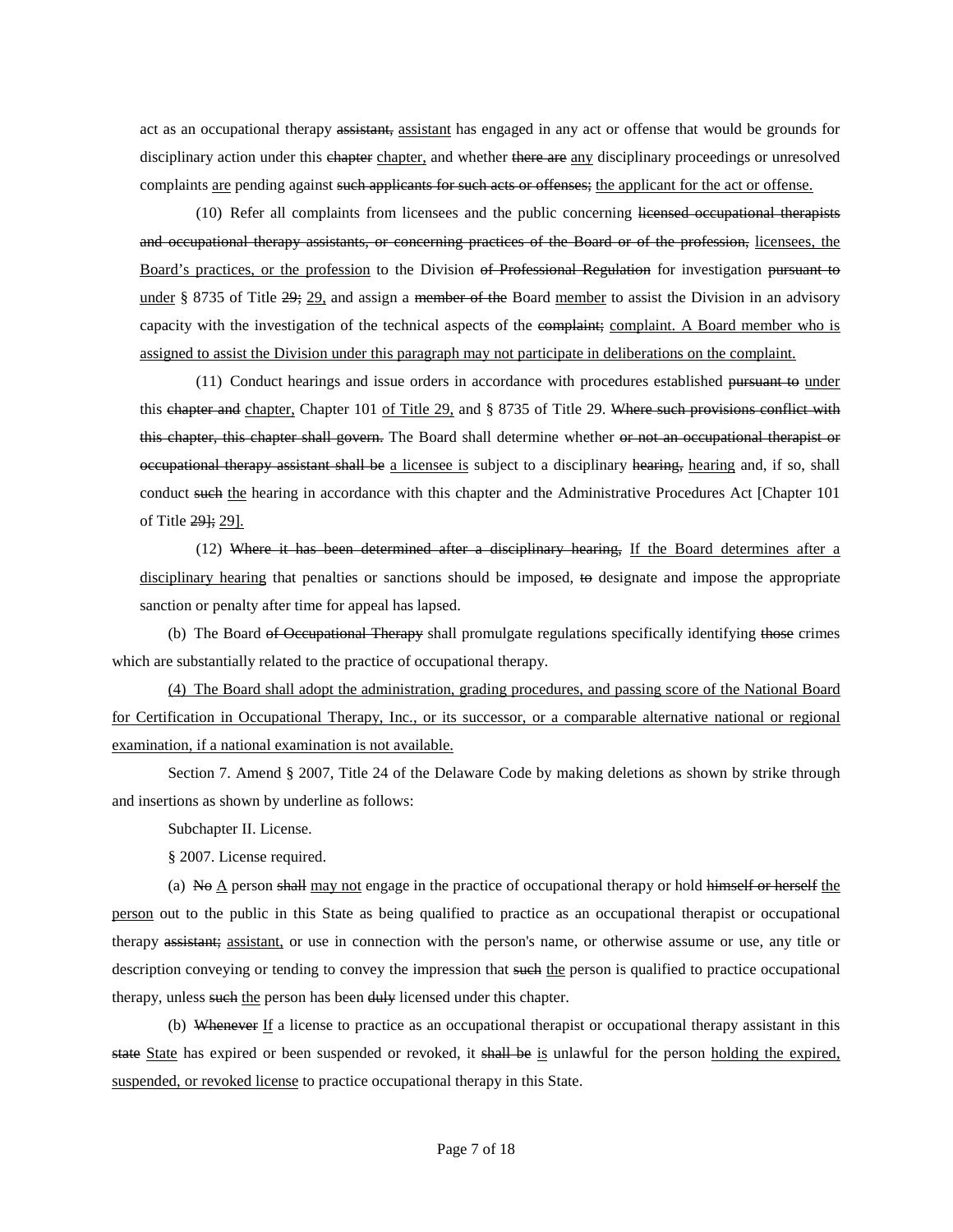(c) It shall be is unlawful for any person, or for any a person or business entity, its or a person's or business entity's employees, agents agents, or representatives to use in connection with his, her or it's the person's or business entity's name or business activity the words occupational therapist, occupational therapist registered, licensed occupational therapist, occupational therapy assistant, licensed occupational therapy assistant, assistant; the letters of OT, OT/L, OTR, OTR/L, OTA, COTA, COTA/L COTA/L; or any other words, letters, abbreviations abbreviations, or insignia indicating or implying directly or indirectly that occupational therapy services are rendered rendered, unless such the person or business entity is licensed under this chapter.

Section 8. Amend § 2008, Title 24 of the Delaware Code by making deletions as shown by strike through and insertions as shown by underline as follows:

§ 2008. Qualifications of applicant; report to Attorney General; judicial review.

(a) An applicant who is applying for licensure as an occupational therapist or occupational therapy assistant under this chapter shall submit evidence, verified by oath and satisfactory to the Board, that such person the applicant meets all of the following qualifications:

(1) Has successfully completed the academic requirements of an educational program in occupational therapy recognized by the Board; and that the Board recognizes. The occupational therapy education program and occupational therapist assistant educational program must be accredited by the Accreditation Council for Occupational Therapy Education.

a. The occupational therapy educational program shall be accredited by the Accreditation Council for Occupational Therapy Education (ACOTE);

b. The occupational therapy assistant educational program shall be accredited by the Accreditation Council for Occupational Therapy Education (ACOTE);

(2) Has successfully completed a period of supervised field work experience arranged by the recognized educational institution where the person applicant has met the academic requirements, or by the nationally recognized professional association; association.

(3) Has achieved the passing score on the written standardized examination developed by the National Board for Certification in Occupational Therapy, Inc., or its successor; successor.

(4)a. Shall not have Has not been the recipient of any administrative penalties regarding that person's the applicant's practice of occupational therapy, including but not limited to fines, fines; formal reprimands, reprimands; license suspensions or revocation (except revocation, except for license revocations for nonpayment of license renewal fees), fees; or probationary limitations and/or limitations.

b. has Has not entered into any "consent agreements" which contain conditions placed by a Board on that person's applicant's professional conduct and practice, including any voluntary surrender of a license.

c. The Board may determine, after a hearing, whether such an administrative penalty included in paragraph (4)a. and (4)b. of this section is grounds to deny licensure; licensure.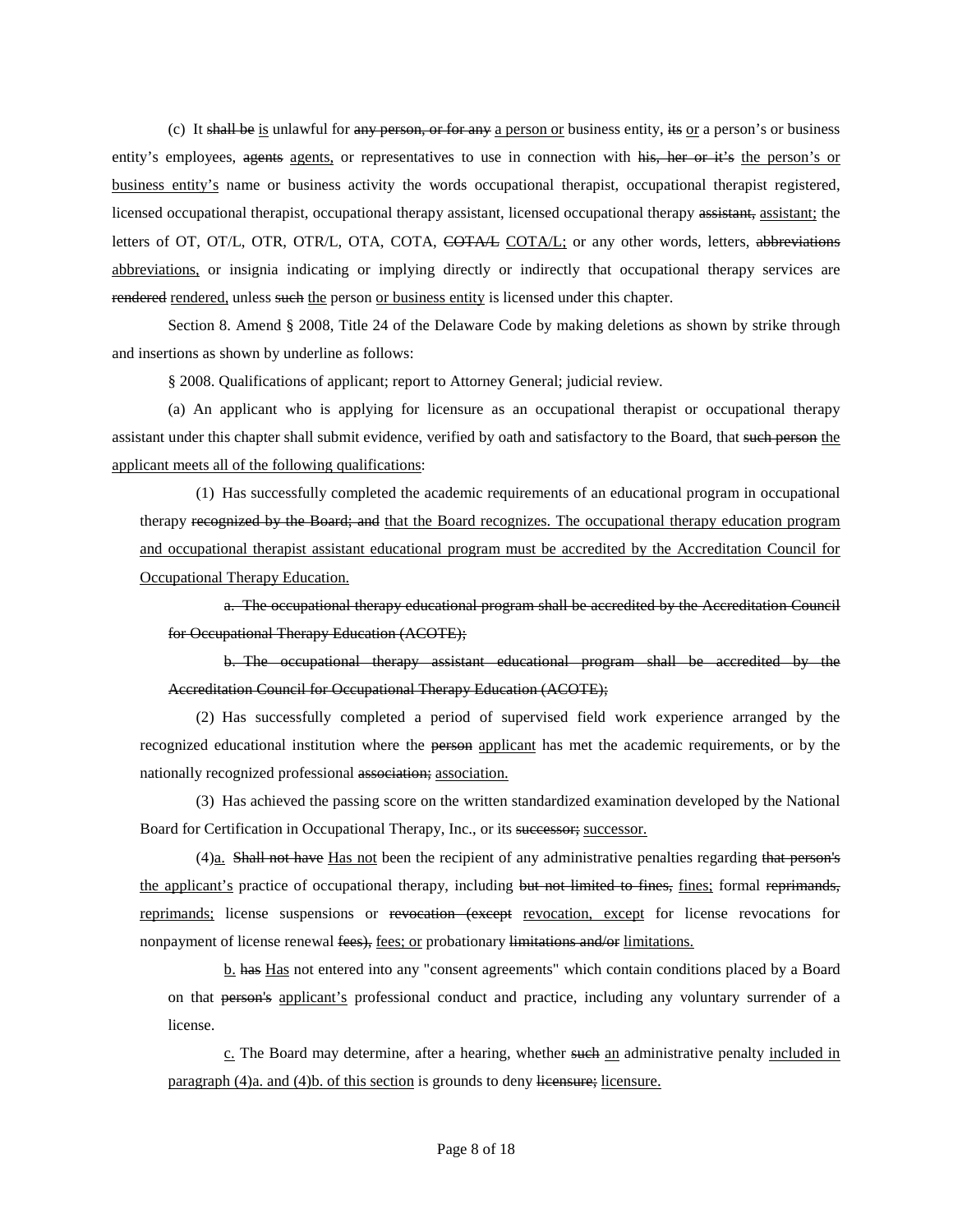(5) Shall not have any Has no impairment related to drugs, alcohol alcohol, or a finding of mental incompetence by a physician that would limit the applicant's ability to undertake the practice of occupational therapy in a manner consistent with the safety of the public; public.

(6) Shall Does not have a criminal conviction record, nor record or pending criminal charge relating to an offense, the circumstances of which substantially relate to the practice of occupational therapy. Applicants who have criminal conviction records or pending criminal charges shall require request that the appropriate authorities to provide information about the record or charge directly to the Board in sufficient specificity to enable the Board to make a determination whether the record or charge is substantially related to the practice of occupational therapy. However, The Board may waive this paragraph  $(a)(6)$  of this section if, after a hearing or review of documentation demonstrating that the applicant meets the specified criteria for a waiver, the Board, by an affirmative vote of a <del>majority of the quorum, may waive this paragraph (a)(6),if</del> quorum, it finds all of the following:

a. For waiver of a felony conviction, more than 5 years have elapsed since the date of the conviction. At the time of the application the applicant may not be incarcerated, on work release, on probation, on parole parole, or serving any part of a suspended sentence sentence, and must be in substantial compliance with all court orders pertaining to fines, restitution restitution, and community service.

b. For waiver of a misdemeanor conviction or violation, at the time of the application the applicant may must not be incarcerated, on work release, on probation, on parole parole, or serving any part of a suspended sentence sentence, and must be in substantial compliance with all court orders pertaining to fines, restitution restitution, and community service.

c. The applicant is capable of practicing occupational therapy in a competent and professional manner.

d. The granting of Granting the waiver will not endanger the public health, safety or welfare; safety, or welfare.

(7) Shall not have Has not been convicted of a felony sexual offense; offense.

(8)a. Has submitted, at the applicant's expense, fingerprints and other necessary information in order to obtain all of the following:

a. 1. A report of the applicant's entire criminal history record from the State Bureau of Identification or a statement from the State Bureau of Identification that the State Central Repository contains no such information criminal history record relating to that person; applicant.

 $\frac{1}{2}$ . A report of the applicant's entire federal criminal history record pursuant to under the Federal Bureau of Investigation appropriation of Title II of Public Law 92-544 (28 U.S.C. § 534). The State Bureau of Identification shall be is the intermediary for purposes of this section and the Board of Occupational Therapy Practice shall be is the screening point for the receipt of said the federal criminal history records; records.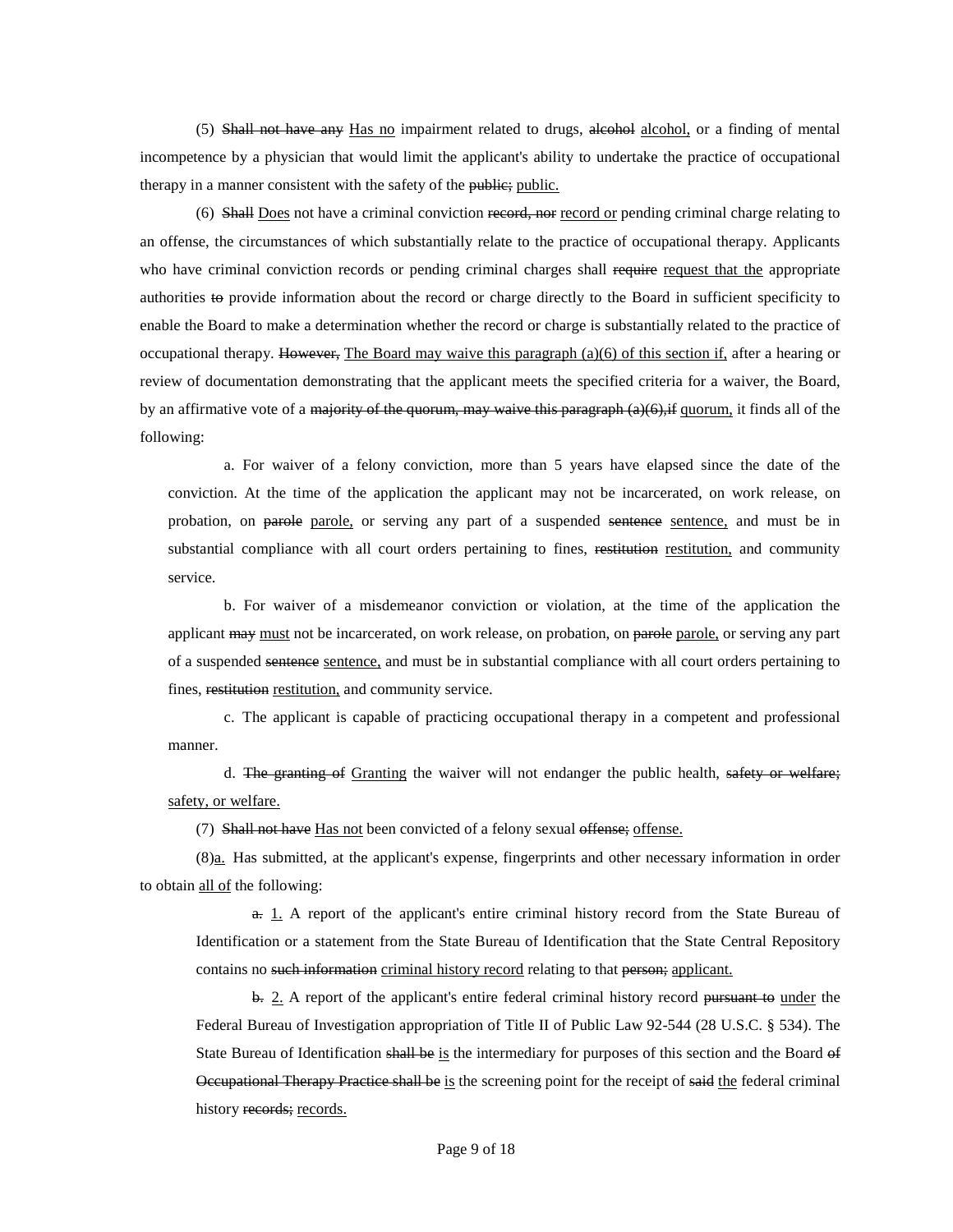c. b. An applicant may not be licensed to practice occupational therapy until the applicant's criminal history reports have been produced. An The Board may not license an applicant whose record shows a prior criminal conviction may not be licensed by the Board unless a waiver is granted pursuant to under paragraph (a)(6) of this section.

(b) Where If the Board has found finds to its satisfaction that an application applicant has been intentionally fraudulent, or that false information has been intentionally supplied, fraudulent or intentionally supplied false information, it shall report its findings to the Attorney General for further action.

(c) Where the application of a person has been refused or rejected and such If the Board refuses or rejects an application and the applicant feels believes that the Board has acted without justification; justification, has imposed higher or different standards for that applicant than for other applicants or licensees; licensees, or has in some other manner contributed to or caused the failure of such the application, the applicant may appeal to the Superior Court.

(d) All individuals licensed to practice occupational therapy in this State shall be required to Licensees must be fingerprinted by the State Bureau of Identification, at the licensee's expense, for the purposes of performing subsequent criminal background checks. Licensees shall submit by January 1, 2016, at the applicant's expense, fingerprints and other necessary information in order to obtain a criminal background check.

Section 9. Amend § 2009, Title 24 of the Delaware Code by making deletions as shown by strike through and insertions as shown by underline as follows:

§ 2009. Applicability of chapter.

Nothing in this chapter shall may be construed as preventing or restricting the practice, services services, or activities of any of the following:

(1) Any  $\triangle$  person registered or licensed in this State by any other law from engaging in the profession or occupation for which that person is licensed; licensed.

(2) Any  $\triangle$  person pursuing a course of study leading to a degree or certificate in occupational therapy at an accredited or approved educational program if such activities and services constitute a part of a supervised course of study and if such a the person is designated by a title which clearly indicates that person's status as a student or trainee; trainee.

(3) Any  $\triangle$  person fulfilling the supervised field work experience requirements of this chapter, if such activities and services constitute the requirements for licensure; or licensure.

(4) Any  $\triangle$  visiting occupational therapist who teaches temporarily at an accredited or approved educational program, or who lectures or instructs participants at seminars sanctioned by the Delaware Occupational Therapy Association.

Section 10. Amend § 2010, Title 24 of the Delaware Code by making deletions as shown by strike through and insertions as shown by underline as follows:

§ 2010. Foreign-trained Applicants.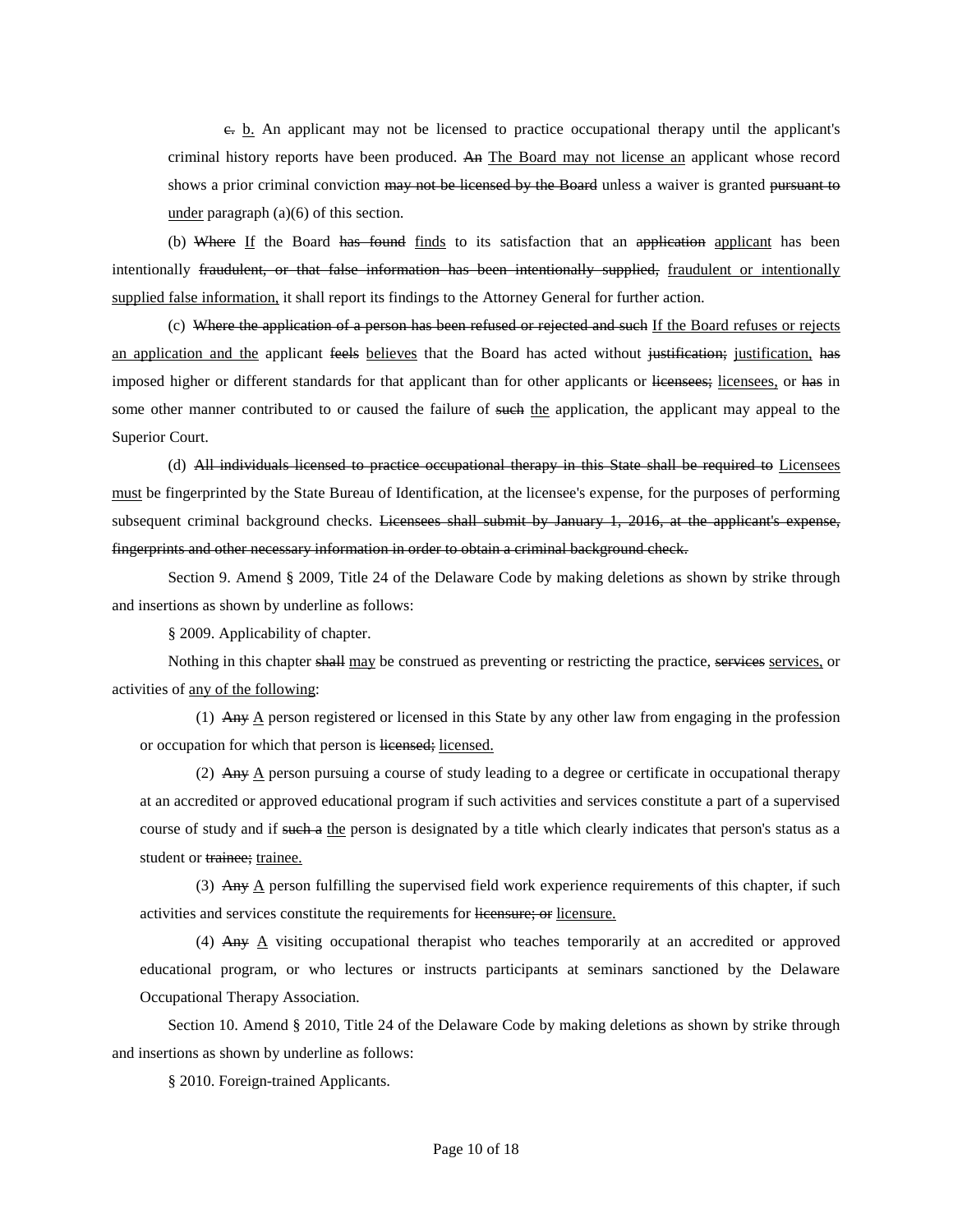In addition to the requirement requirements of  $\S$  2008 of this title, a foreign-trained applicant shall be is eligible for licensure as an occupational therapist or as an occupational therapy assistant after submitting to the Board satisfactory evidence of graduation from a school offering a program in occupational therapy or occupational therapy assistant which has been approved for the educational preparation of occupational therapists or occupational therapy assistants by the appropriate accrediting agency recognized by the National Board for Certification in Occupational Therapy, Inc., or its successor.

Section 11. Amend § 2011, Title 24 of the Delaware Code by making deletions as shown by strike through and insertions as shown by underline as follows:

§ 2011. Reciprocity.

Upon payment of the appropriate fee and submission and acceptance of a written application on forms provided by the Board, the Board shall grant a license to each applicant who shall present presents proof of current licensure in good standing in another state, the District of Columbia, or territory of the United States, whose standards for licensure are substantially similar to those of this State, States, and who meets all of the following criteria:

(1) The applicant's Has a license is in good standing as defined in § 2008(a)(4)-(6) of this title; and title.

(2) Has achieved the passing score on all parts of the written, standardized examination administered by the National Board for Certification in Occupational Therapy, Inc., or its successor.

Section 12. Amend § 2012, Title 24 of the Delaware Code by making deletions as shown by strike through and insertions as shown by underline as follows:

§ 2012. Temporary license. [Repealed.] Duty to report unprofessional conduct; inability to practice.

(a) A licensee has a duty to report to the Division information that the licensee reasonably believes indicates that the licensee or another licensee has engaged in or is engaging in conduct that constitute grounds for disciplinary action under this chapter. A licensee shall report to the Board within 30 days of the occurrence of any of the following:

(1) A partial or full removal of the licensee's or another licensee's hospital privileges based on adverse events, unprofessional conduct, or competency issues.

(2) A disciplinary action taken by any regulatory agency against against the licensee or another licensee.

(3) A reasonably-substantiated incident involving violence, threat of violence, abuse, or neglect by the licensee or another licensee toward another person.

(b)(1) A licensee is subject to temporary or permanent license restriction, suspension, or revocation if the licensee is unable to practice the occupation with reasonable skill or safety to patients due to any of the following circumstances:

a. Mental illness or mental incompetence.

b. Physical illness, including deterioration due to aging or loss of motor skills.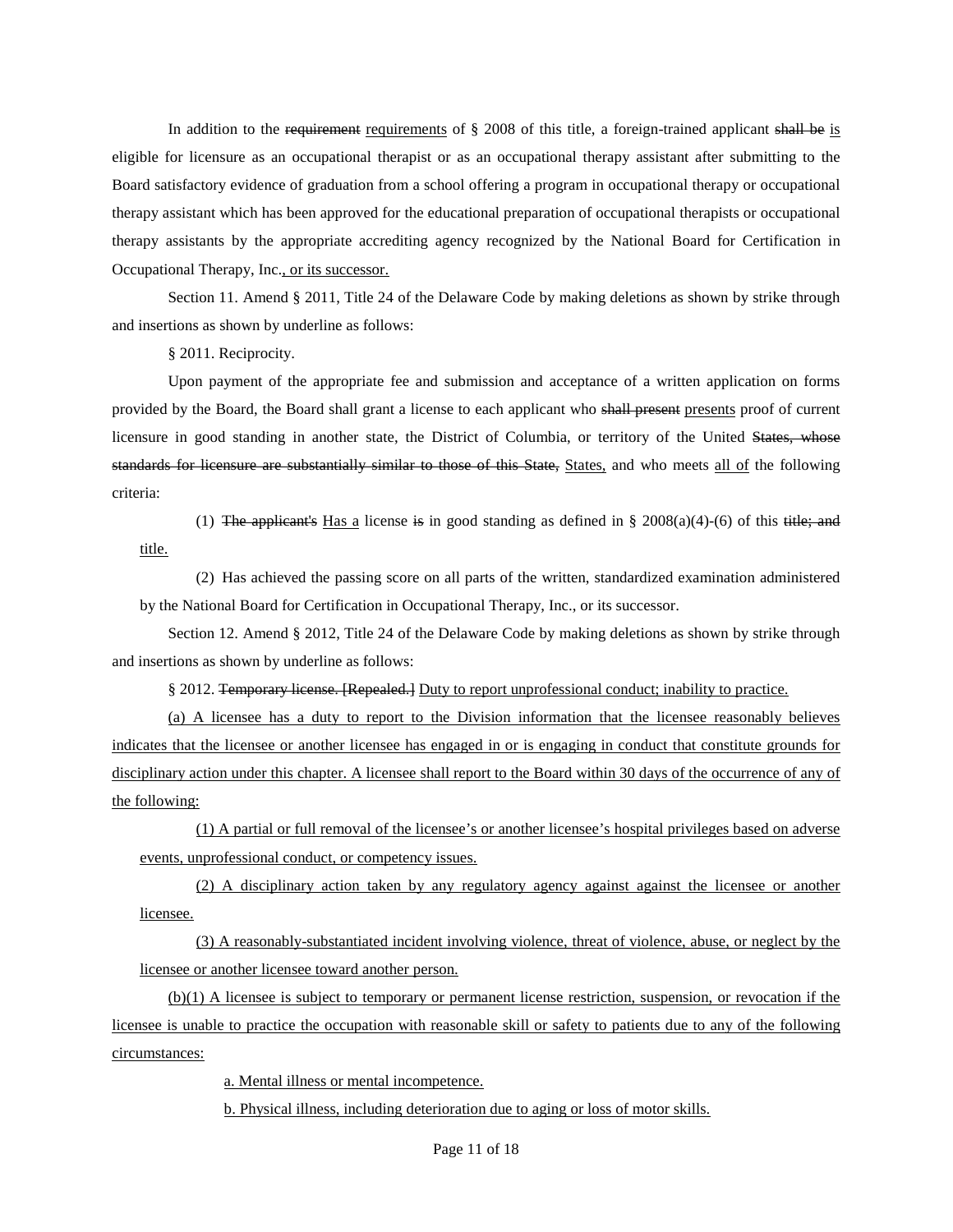c. Excessive use or abuse of drugs or alcohol.

(2) A license may be permanently restricted, suspended, or revoked after a hearing under  $\S 2006(a)(11)$ of this title.

(3) A license may be temporarily restricted, suspended, or revoked after a hearing under  $\S 2006(a)(11)$ of this title or, if circumstances present an immediate danger to the public health, safety, or welfare, without a hearing and under the process established in § 2017(c) of this title.

Section 13. Amend § 2013, Title 24 of the Delaware Code by making deletions as shown by strike through and insertions as shown by underline as follows:

§ 2013. Fees.

(a) The amount to be charged for each fee imposed under this chapter shall must approximate and reasonably reflect all costs necessary to defray the Board's expenses of the Board, as well as and the Division's proportional expenses incurred by the Division of Professional Regulation in its service on behalf of the Board.

(b) There shall be a  $\triangle$  separate fee may be charged for each service or activity; activity, but no fee shall may be charged for a purpose not specified in this chapter.

(c) The application fee shall must not be combined with any other fee or charge.

(d) At the beginning of each licensure biennium, the Division of Professional Regulation, or any other state agency acting in its behalf, on the Division's behalf shall compute, for each separate service or activity, the appropriate Board fees for the coming licensure biennium.

Section 14. Amend § 2014, Title 24 of the Delaware Code by making deletions as shown by strike through and insertions as shown by underline as follows:

§ 2014. Issuance and renewal of licenses.

(a) The Board shall issue a license to each applicant, applicant who meets the requirements of and pays the fee under this chapter for licensure as an occupational therapist or occupational therapy assistant and who pays the fee established under § 2013 of this title.

(b) Each license shall must be renewed biennially, in such a manner as is determined by the Division of Professional Regulation, and Division, upon payment of the appropriate fee and submission of a renewal form provided by the Division of Professional Regulation, Division, and proof that the licensee has met the continuing education requirements established by the Board.

(c) The Board, in its rules and regulations, shall determine the period of time within which a licensed occupational therapist or occupational therapy assistant licensee may still renew the occupational therapist's or occupational therapy assistant's license, notwithstanding the fact that such a license if the licensee has failed to renew on or before the renewal date.

(d) A licensee, upon written request, may be placed place the licensee's license on inactive status. The renewal fee of the licensee shall to renew an inactive license must be prorated in accordance with the amount of time the licensee license was inactive. The licensee may reenter practice upon written notification to the Board of the intent to do so and completion of continuing education as required  $\frac{1}{n}$  by the Board's rules and regulations.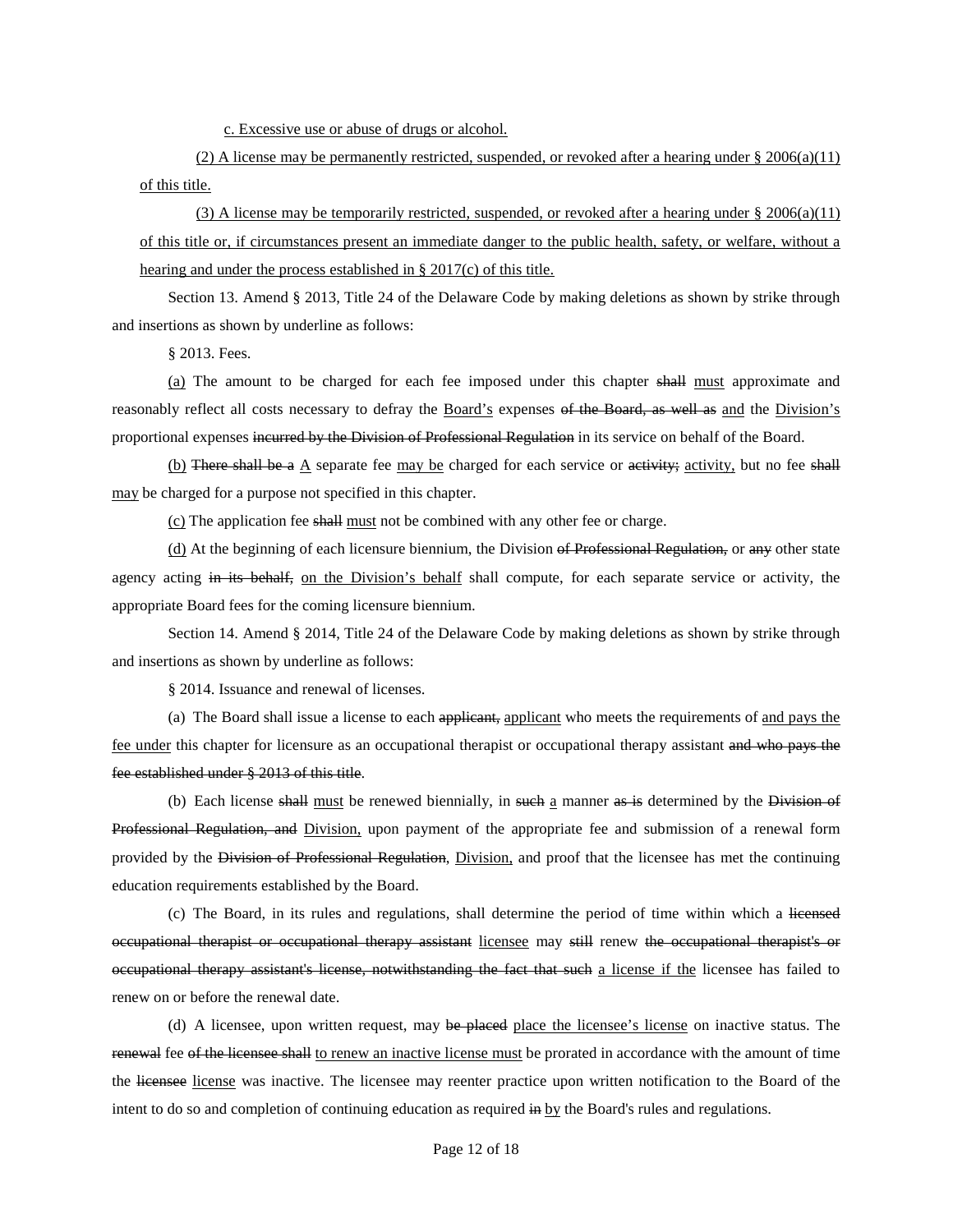Section 15. Amend § 2015, Title 24 of the Delaware Code by making deletions as shown by strike through and insertions as shown by underline as follows:

§ 2015. Grounds for discipline.

(a) A practitioner licensed under this chapter shall be licensee is subject to disciplinary actions set forth in under § 2017 of this title, title if, after a hearing, the Board finds that the <del>occupational therapist or occupational</del> therapy assistant licensee has done any of the following:

(1) Has employed Employed or knowingly cooperated in fraud or material deception in order to acquire a license as an occupational therapist or occupational therapy assistant; has assistant, impersonated another person holding a license or registration,  $\Theta$  allowed another person to use the practitioner's licensee's license, or aided or abetted a person not licensed as an occupational therapist or occupational therapy assistant under this chapter to represent himself or herself the person as an occupational therapist or occupational therapy assistant; assistant.

(2) Has been Been convicted of a crime that is substantially related to the practice of occupational therapy; a therapy. A copy of the record of conviction certified by the clerk of the court entering the conviction shall be is conclusive evidence therefor; of the conviction.

(3) Has excessively used or abused drugs either in the past 2 years or currently; excessive use or abuse of drugs shall mean any use of narcotics, controlled substances or illegal drugs without a prescription from a licensed physician, or the abuse of alcoholic beverage such that it impairs the practitioner's ability to perform the work of an occupational therapist or occupational therapy assistant; Excessively used or abused drugs or alcohol in the previous 2 years.

(4) Has engaged Engaged in an act of consumer fraud or deception; deception, engaged in the restraint of competition; competition, or participated in price-fixing activities; activities.

(5) Has violated Violated a lawful provision of this chapter, or any lawful chapter or a regulation established thereunder; under this chapter.

(6) Has had that practitioner's Had the licensee's license, certification certification, or registration as an occupational therapist or occupational therapy assistant suspended or revoked, or other disciplinary action taken by the appropriate licensing authority in another jurisdiction; provided however, that jurisdiction.

a. For paragraph  $(a)(6)$  of this section to apply, the underlying grounds for such the action in another jurisdiction have been must be presented to the Board by certified record, and the Board has determined must determine that the facts found by the appropriate authority in the other jurisdiction constitute 1 or more of the acts defined in this chapter.

b. Every person licensed as an occupational therapist or occupational therapy assistant in this State shall be A licensee is deemed to have given consented to the release of this the information under paragraph (a)(6)a. of this section by the Board of Occupational Therapy Practice or other comparable agencies agency in another jurisdiction and to waive waived all objections to the admissibility of previously adjudicated evidence of such the acts or offenses; on the record of the other jurisdiction.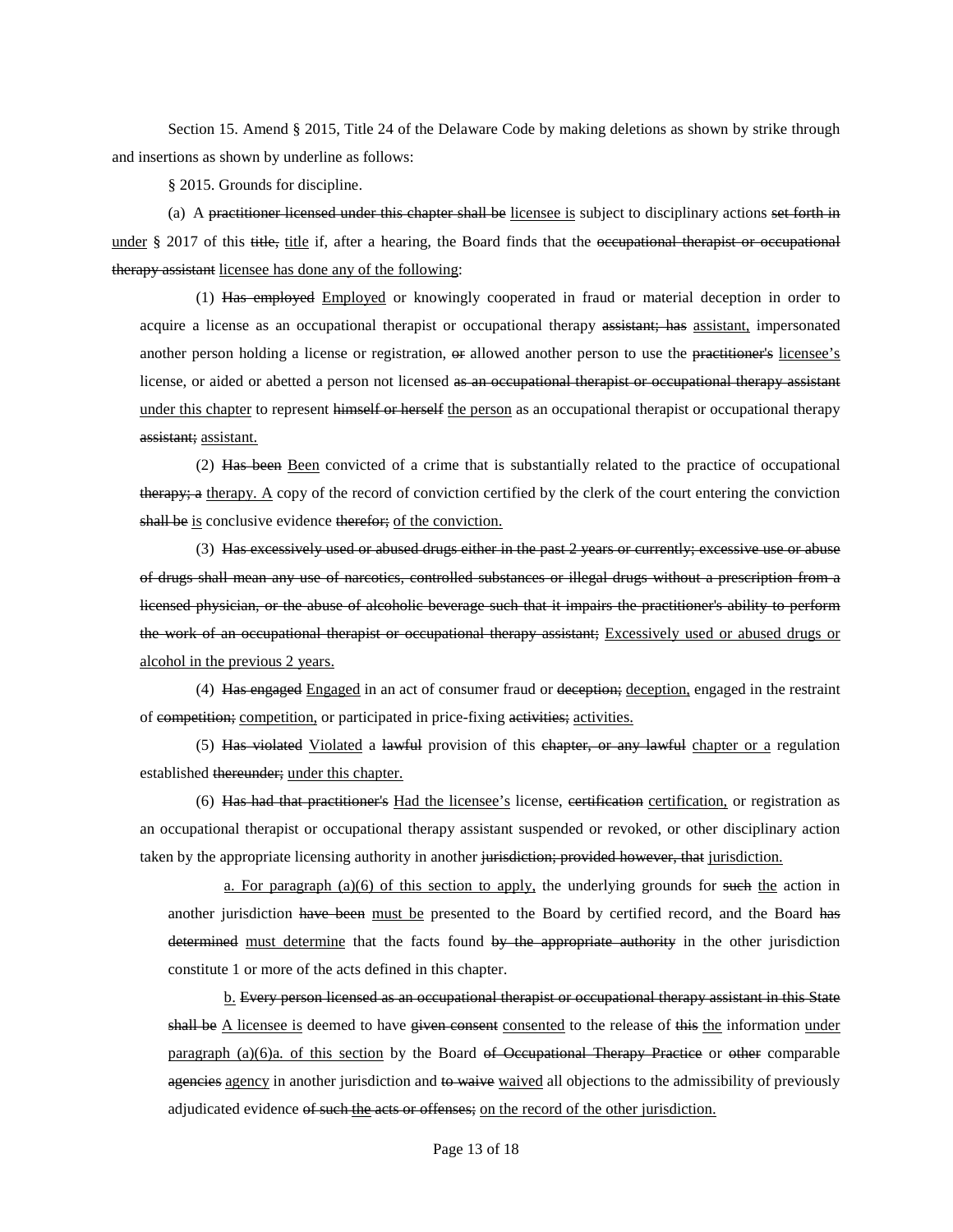(7) Has failed Failed to notify the Board that the practitioner's licensee's license, certification certification, or registration as an occupational therapist or occupational therapy assistant in another state jurisdiction has been subject to discipline, or has been surrendered, suspended suspended, or revoked. A certified copy of the record of disciplinary action, surrender, suspension suspension, or revocation shall be is conclusive evidence thereof; thereof.

(8) While acting as a supervising occupational therapist, has failed to supervise and take reasonable steps to see that an occupational therapy assistants assistant and temporary licensees perform performs services responsibly, competently competently, and ethically, in accordance with rules and regulations established by that the Board established. Supervising A supervising occupational therapists shall be therapist is subject to disciplinary action for any acts or offenses which are an act or offense which is grounds for such disciplinary action when such acts or offenses are the act or offense is undertaken by the occupational therapy assistant or temporary licensee acting under the supervising occupational therapist's direction or control.

(b) Where a practitioner If a licensee fails to comply with the Board's request that the practitioner licensee attend a hearing, the Board may petition the Superior Court to order such the licensee's attendance, and the said attendance. The Court or any judge assigned thereto shall have has the jurisdiction to issue such an order requiring the licensee to attend the hearing.

(c) Subject to this chapter and subchapter IV of Chapter 101 of Title 29, no license shall be restricted, suspended or revoked by the Board, and no practitioner's right to practice occupational therapy or to act as an occupational therapy assistant shall be limited by the Board until such practitioner has been given notice, and an opportunity to be heard, in accordance with the Administrative Procedures Act [Chapter 101 of Title 29].

Section 16. Amend § 2016, Title 24 of the Delaware Code by making deletions as shown by strike through and insertions as shown by underline as follows:

§ 2016. Complaints.

(a) All complaints shall be received and investigated by the Division of Professional Regulation The Division shall receive and investigate a complaint in accordance with § 8735 of Title 29, and the Division shall be responsible for issuing issue a final written report at the conclusion of its investigation.

(b) When it is determined If the Board determines that an individual is engaging in the practice of occupational therapy or is using the title occupational therapist or occupational therapy assistant and is not licensed under the laws of this State this chapter, the Board shall issue a formal warning to the individual under this chapter. If the formal warning does not resolve the matter, the Board may apply to the Office of the Attorney General to issue a cease and desist order after formally warning the unlicensed practitioner in accordance with this chapter.

(c) Any complaints The Division shall investigate a complaint against a licensee involving allegations of unprofessional conduct or incompetence shall be investigated by the Division of Professional Regulation.

Section 17. Amend § 2017, Title 24 of the Delaware Code by making deletions as shown by strike through and insertions as shown by underline as follows and by redesignating accordingly:

§ 2017. Disciplinary sanctions.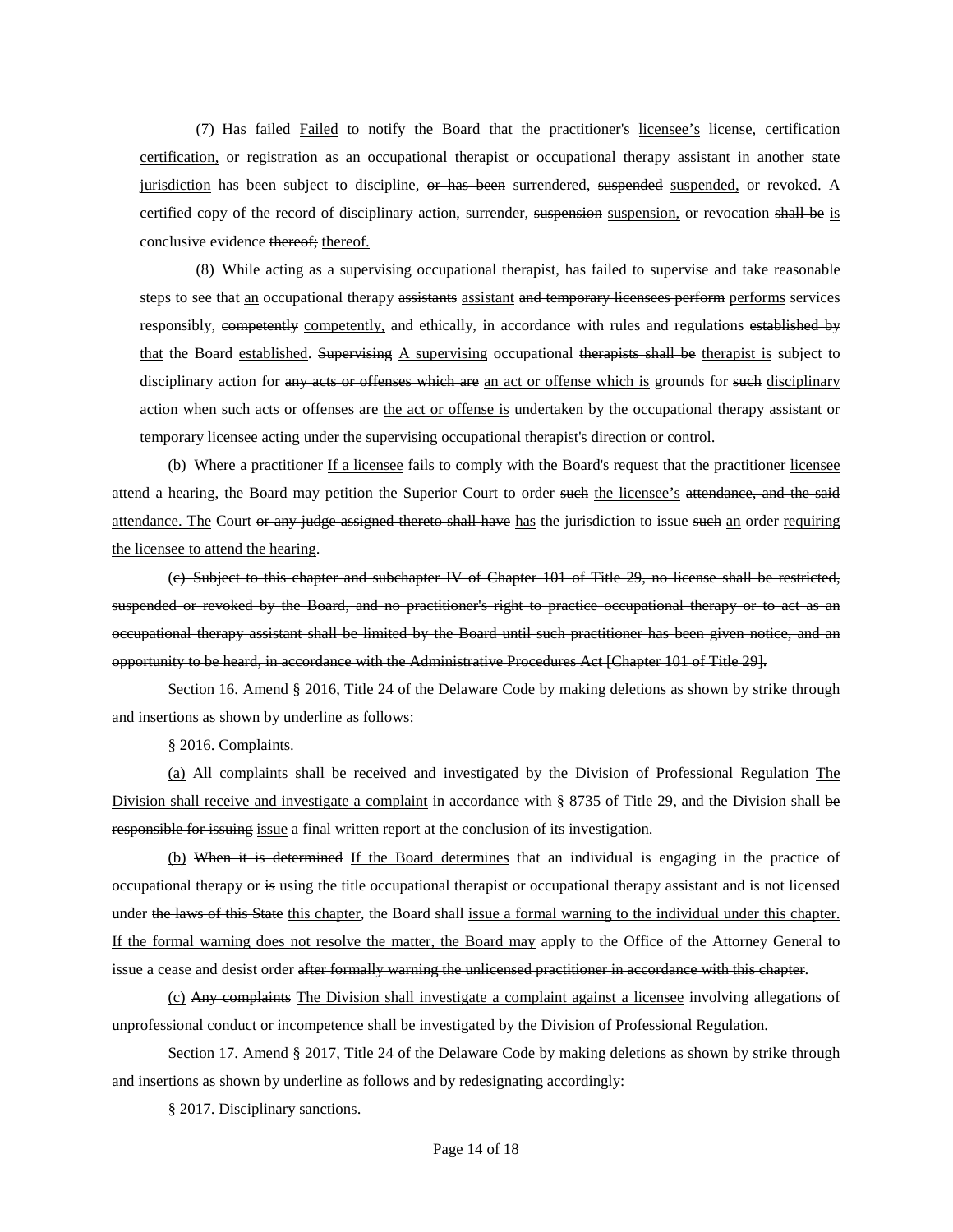(a) The Board may impose any of the following sanctions, singly or in combination, when it finds that 1 or more of the conditions or violations set forth in under § 2015 of this title applies to a practitioner regulated by this chapter licensee:

(1) Issue a letter of reprimand.

(2) Censure a practitioner.

(3) Place a practitioner the licensee on probationary status, status and require the practitioner licensee to do any of the following:

a. Report regularly to the Board upon the matters which are the basis of the probation; probation.

b. Limit all practice and professional activities to those areas prescribed by that the Board prescribes.

(4) Suspend any practitioner's the licensee's license.

(5) Revoke any practitioner's the licensee's license.

(6) Impose a monetary penalty not to exceed \$500 for each violation.

(b) The Board may withdraw or reduce conditions of probation when if it finds that the deficiencies which required such action have been the probation are remedied.

(c) In the event of If a formal or informal complaint concerning the activity of a licensee that presents a clear and immediate danger to the public health, safety safety, or welfare, the Board may temporarily suspend the person's licensee's license, pending a hearing, upon the written order of the Secretary of State or the Secretary's designee, with the concurrence of the Board chair or the Board chair's designee.

(1) An order temporarily suspending a license may must not be issued unless the person licensee or the person's licensee's attorney received receives at least 24 hours' written or oral notice before the temporary suspension suspension, so that the person licensee or the person's licensee's attorney may file a written response to the proposed suspension.

(2) The decision as to whether to issue the temporary order of suspension will must be decided on the written submissions.

(3) An order of temporary suspension pending a hearing may remain in effect for no longer than 60 days from the date of the issuance of the order order, unless the temporarily suspended person licensee requests a continuance of the hearing date. If the temporarily suspended person requests a continuance, hearing, in which case the order of temporary suspension remains in effect until the hearing is convened and the Board renders a decision is rendered by the Board.

(4) A person licensee whose license has been temporarily suspended pursuant to under this section may request an expedited hearing. The Upon the licensee's timely request, the Board shall schedule the hearing on an expedited basis, provided that the Board receives the request within 5 calendar days from the date on which the person received notification of the decision to temporarily suspend the person's license  $A$  request is timely if the licensee provides it to the Board within 5 calendar days from the date that the licensee received notice of the temporary suspension..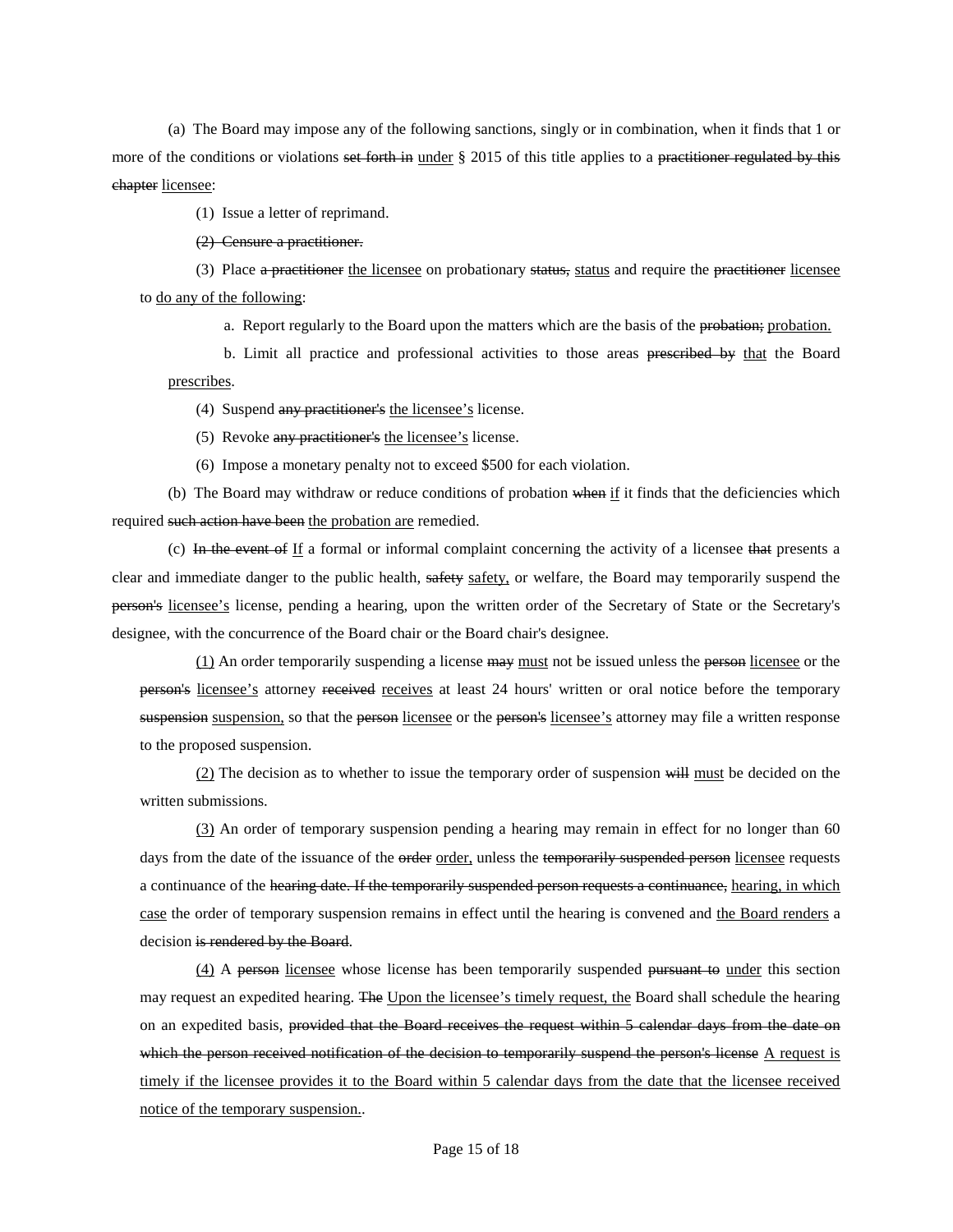(d) As a condition to reinstatement of a suspended license, license or removal from probationary status, the Board may impose such disciplinary or corrective measures as are authorized under this chapter.

(e) The Board shall permanently revoke the license to practice occupational therapy of a person licensee who is convicted of a felony sexual offense.

Section 18. Amend § 2018, Title 24 of the Delaware Code by making deletions as shown by strike through and insertions as shown by underline as follows:

§ 2018. Hearing procedures.

(a) If a complaint <u>alleging violation of  $\S 2015$  of this title</u> is filed with the Board pursuant to under  $\S 8735$ of Title 29, alleging violation of § 2015 of this title, the Board shall set a time and place to conduct a hearing on the complaint. Notice of the hearing shall must be given and the hearing must be conducted in accordance with the Administrative Procedures Act, Chapter 101 of Title 29.

(b) All hearings shall be are informal without use of rules of evidence. If the Board finds, by a majority vote of all members, that the complaint has merit, the Board shall take such action permitted under this chapter as it deems necessary. The Board's decision shall must be in writing and shall include it's the Board's reasons for such the decision. The Board's decision shall must be mailed immediately to the practitioner licensee.

(c) Where the practitioner If the licensee is in disagreement with the Board's action of the Board, the practitioner licensee may appeal the Board's decision to the Superior Court within 30 days of service, or of service of the Board's decision or the postmarked date of the copy of the decision mailed to the practitioner licensee. Upon such appeal an appeal, the Court shall hear the evidence on the record. Stays shall be granted The Court may grant a stay in accordance with § 10144 of Title 29.

Section 19. Amend § 2019, Title 24 of the Delaware Code by making deletions as shown by strike through and insertions as shown by underline as follows:

§ 2019. Reinstatement of a suspended license; removal from probationary status; replacement of license.

(a) As a condition to reinstatement of a suspended license, license or removal from probationary status, the Board may reinstate such a license if, after a hearing, the Board is satisfied that the licensee has taken the prescribed corrective actions and otherwise satisfied all of the conditions of the suspension and/or the or probation.

(b) Applicants An applicant for reinstatement shall pay the appropriate fees and submit documentation required by the Board as evidence that all the conditions of a suspension and/or or probation have been met. Proof The Board may also require that the applicant has met meet the continuing education requirements of this chapter may also be required, as appropriate.

(c) A new license to replace any a license lost, destroyed destroyed, or mutilated may be issued subject to the rules of the Board. A charge shall be made for such issuance. Board, and upon payment of a fee to issue a replacement license.

Section 20. Amend § 2020, Title 24 of the Delaware Code by making deletions as shown by strike through and insertions as shown by underline as follows:

§ 2020. Penalty Penalties.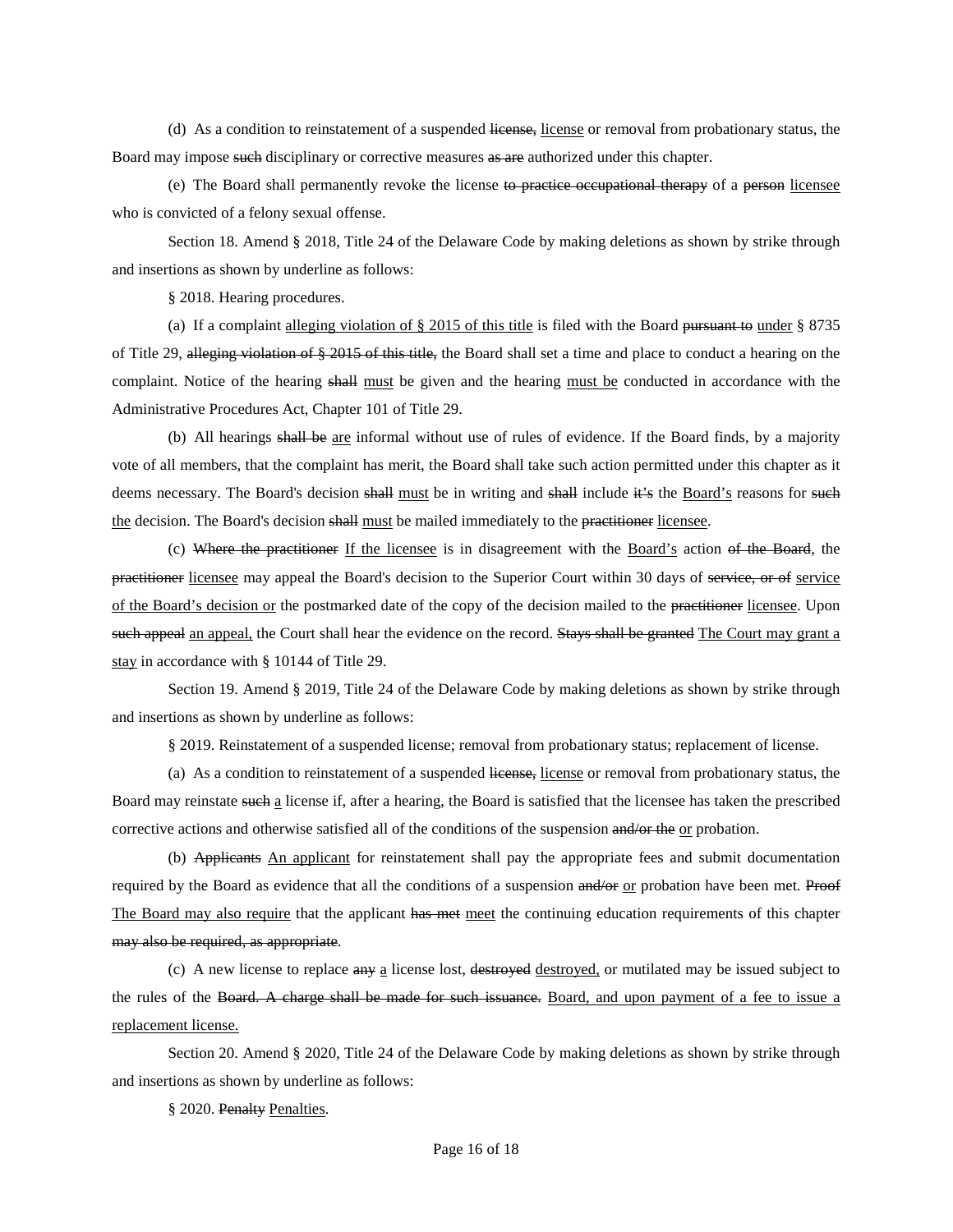(a) A person not currently licensed under this chapter as an occupational therapist or occupational therapy assistant when guilty of engaging in the practice of occupational therapy, or using in connection with that person's name, or otherwise assuming or using any title or description conveying, or tending to convey the impression that the person is qualified to practice occupational therapy, such offender shall be guilty of a misdemeanor. It is unlawful for a person who is not licensed under this chapter to to any of the following:

(1) Engage in the practice of occupational therapy.

(2) Use in connection with that person's name or otherwise assume or use any title or description that conveys or tends to convey the impression that the person is qualified to practice occupational therapy.

(b) Upon the first offense, that person shall be fined not less than \$500 nor more than \$1,000 for each offense. For a second or subsequent conviction, the fine shall be not less than \$1,000 nor more than \$2,000 for each offense. A person who violates subsection (a) of this section is guilty of a misdemeanor and subject to the following penalties:

(1) For the first offense, a fine of not less than \$500 nor more than \$1,000 for each offense.

(2) For each subsequent offense, a fine of not less than \$1,000 nor more than \$2,000 for each offense.

(c) Superior Court shall have has jurisdiction over all violations of this chapter.

Section 21. Amend § 2021, Title 24 of the Delaware Code by making deletions as shown by strike through and insertions as shown by underline as follows:

§ 2021. Treatment or examination of minors.

(a) As used in this section:

(1) "Adult staff member" means an individual who is 18 years or older and is acting under the direction of the licensee, the licensee's employer, or is otherwise licensed under this chapter.

(2) "Evaluation or treatment" includes dressing, bathing, or toileting that exposes a minor patient's breast, genitalia, or rectum.

(3) "Minor" means an individual who is 15 years or younger.

(4) "Services" includes inpatient, outpatient, home, or school treatment.

(b) A minor patient's parent, guardian guardian, or other caretaker, or an adult staff member, shall must be present when a person licensed to practice occupational therapy under this chapter licensee provides services, including inpatient, outpatient, home or school treatment, services to a minor patient who is disrobed or partially disrobed during evaluation or treatment involving, but not limited to, dressing, bathing, or toileting, that exposes the breasts, genitalia or rectum.

(c) When using If an adult staff member to observe observes the evaluation or treatment, the adult staff member shall must be of the same gender as the patient when practicable.

(d) The minor patient may decline the presence of a third person only with consent of a parent, guardian or other caretaker. The minor patient may request private consultation with the person licensed to practice occupational therapy without the presence of a third person individual providing consent to the minor patient's treatment and only after the initial evaluation.